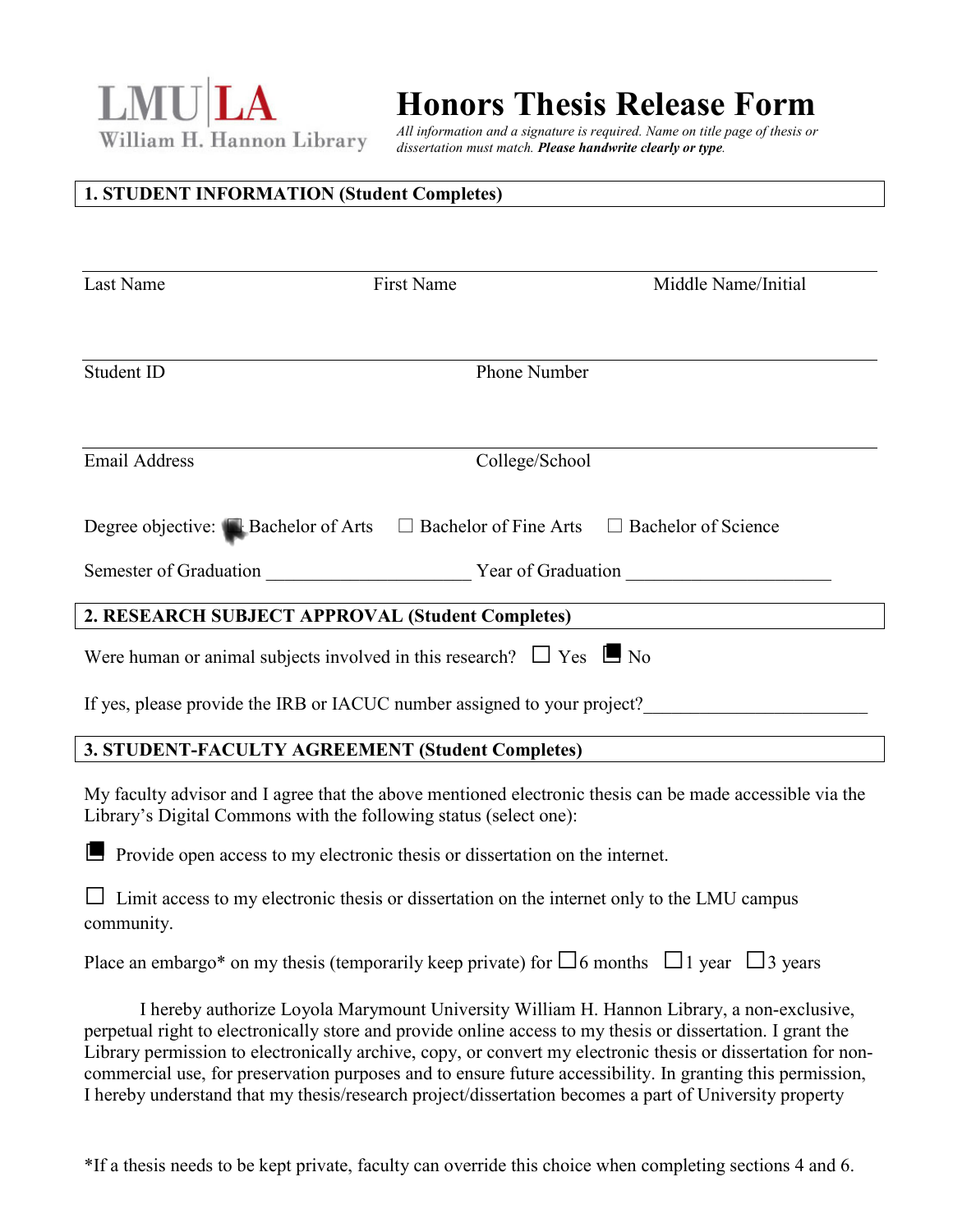and the library's permanent collections. I agree to waive any privacy rights granted by FERPA or any other law, policy or regulation, with respect to this work, for the purpose of publication.

 I hereby certify that I have sought copyright permission for previously copyrighted content that is included in my thesis or dissertation allowing distribution as specified above. I certify that the version I will submit electronically to the library is the same as that approved by my advisor/committee. I understand that I retain all ownership rights to the copyright of this thesis or dissertation. I also retain the right to use, all or part of this thesis or dissertation, in future works.

#### Olivia Round

| Student Name (print)                                                           |                                                                                                     |
|--------------------------------------------------------------------------------|-----------------------------------------------------------------------------------------------------|
|                                                                                | 5/14/19                                                                                             |
| Student Signature                                                              | Date                                                                                                |
| <b>4. FACULTY ADVISOR (Faculty Completes)</b>                                  |                                                                                                     |
| This thesis may be made publicly available.<br>Ш<br>complete section 6 below.) | This thesis may not be made publicly available at this time due to rights or patent issues. (Please |
| Jodi Finkel                                                                    | Jodi.finkel@lmu.edu                                                                                 |
| Print Name                                                                     | Email                                                                                               |
|                                                                                | 5/14/19                                                                                             |
| <b>Faculty Signature</b>                                                       | Date                                                                                                |

#### **5. THESIS COMMITTEE INFORMATION (Faculty Completes)**

The final thesis or dissertation has been reviewed and accepted by the thesis or dissertation committee and chair.

Print Name Email

Advisor/Committee Chair Signature Date